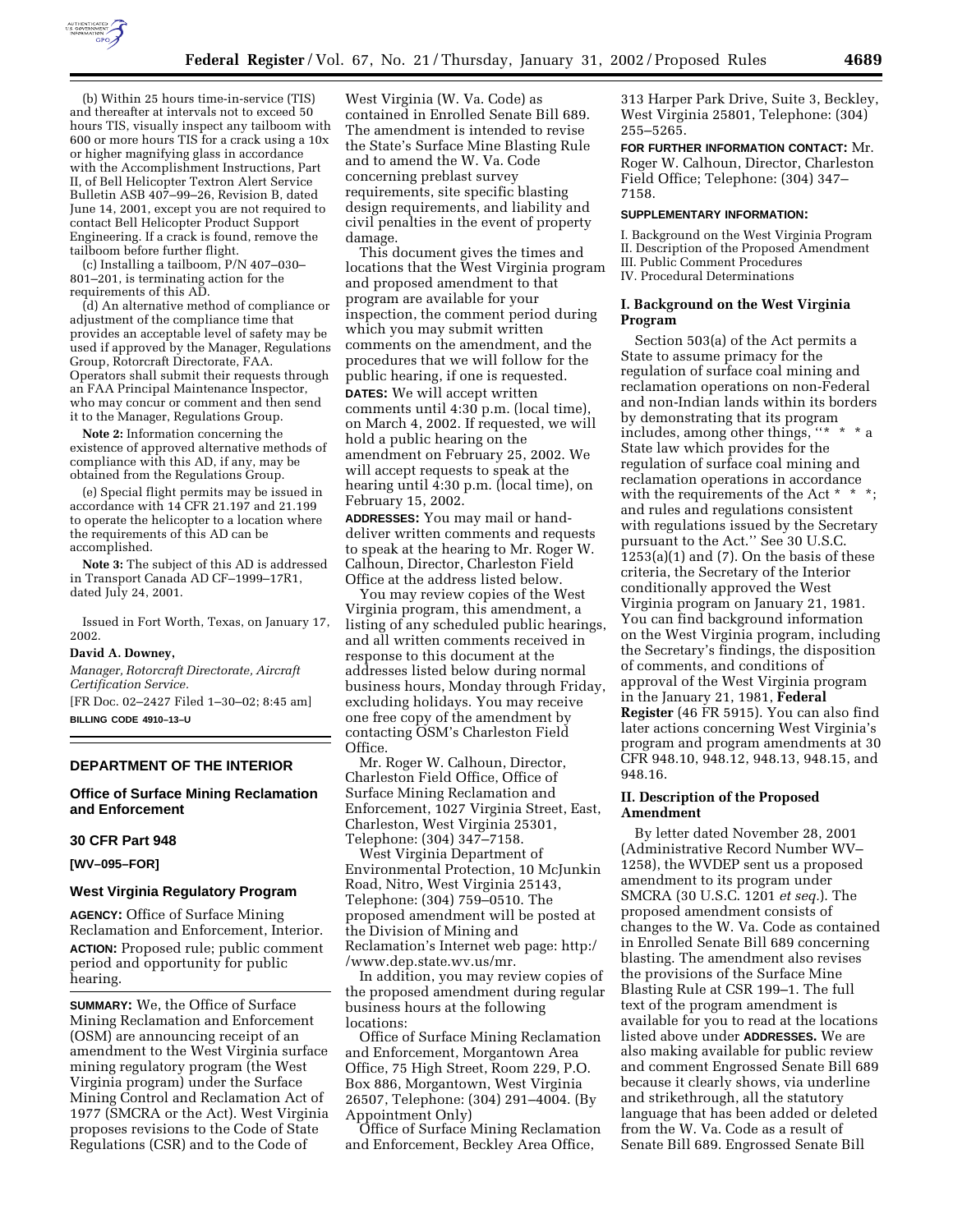689 is substantively identical to Enrolled Senate Bill 689. Senate Bill 689 amends preblast survey requirements, site specific blasting design requirements, and provisions concerning liability and civil penalties in the event of property damage. The statutory revisions in Senate Bill 689 are also intended to address the required program amendments codified at 30 CFR 948.16(kkkk), (llll), and (mmmm).

By letter dated October 30, 2000 (Administrative Record Number WV– 1187), the WVDEP submitted an amendment that added to the State regulations new Title 199, Series 1, entitled Surface Mine Blasting Rule. The regulations consisted of new blasting provisions and blasting provisions that were relocated or derived from previously approved West Virginia blasting provisions. We announced receipt of the amendment on December 5, 2000 (65 FR 75889) (Administrative Record Number WV–1190), but we have not yet published our decision on the amendment. The blasting rule submitted on October 30, 2000, and not yet approved by us, is the blasting rule that is being modified by the amendments to CSR 199–1 that we are announcing today. When we render our final decision on the amendment that we are announcing today, we will combine that decision with our decision on the blasting rule amendment that was submitted to us on October 30, 2000.

The amendment that we are announcing today is identified below.

*1. W. Va. Code 22–3 Surface Coal Mining and Reclamation Act*

22–3–13a Preblast survey requirements

22–3–13a(a)(3) is new, and concerns preblast survey notification for surface disturbance of underground mines.

22–3–13a(b) concerning operator notification of owners and occupants of dwellings or structures is amended.

22–3–13a(f)(14) concerning contents of a preblast survey is amended.

22–3–13a(g) concerning the submittal of preblast surveys to the office of explosives and blasting is amended.

22–3–13a(j) concerning applicability of the section 22–3–13a is amended.

22–3–22a Blasting restrictions; site specific blasting design requirement

22–3–22a(e) concerning blasting within 1000 feet of a protected structure is amended.

22–3–22a(f) concerning waiver of the blasting prohibition within 300 feet of a protected structure is amended.

22–3–30a Blasting requirements; liability and civil penalties in the event of property damage

22–3–30a(a) concerning blasting being conducted in accordance with the rules and laws established to regulate blasting is amended.

22–3–30a(b) concerning penalties where blasting was out of compliance is amended.

22–3–30a(c) concerning violation of rules that are merely administrative in nature is amended.

22–3–30a(e) concerning the penalties for production blasting conducted in violation of 22–3–22a is amended.

22–3–30a(f) concerning assessment of penalties and liabilities by the director is amended.

22–3–30a(h) concerning the applicability of section 22–3–30a is amended.

*2. CSR 199–1 Surface Mining Blasting Rule*

CSR 199–1–2 Definitions

199–1–2.1. The definition of Active Blasting Experience is amended.

199–1–2.4. The definition of Arbitrator is amended.

199–1–2.8. The definition of Blast Site is amended.

199–1–2.21. The definition of Contiguous or Nearly Contiguous is added.

199–1–2.26. The definition of Fly Rock is amended.

199–1–2.24. The definition of Loss Reserve is deleted.

199–1–2.37. The definition of Worked on a Drilling Crew is deleted.

199–1–2.39. The definition of Worked on a Blasting Crew is deleted.

CSR 199–1–3 Blasting

199–1–3.2. concerning blasting plans is amended at subdivisions 3.2.a., c., and d.

199–1–3.3. concerning public notice of blasting operations is amended.

199–1–3.4. concerning surface blasting activities incident to

underground coal mining is amended. 199–1–3.5.c.1. concerning blast

record, blasting log is amended. 199–1–3.6. concerning blasting

procedures is amended.

199–1–3.7. concerning blasting control for other structures is amended.

199–1–3.8. concerning certified blasting personnel is deleted, and in its place new 199–1–3.8 concerning preblast surveys is added.

199–1–3.9. The title of this subsection is changed from Pre-blast Survey, to Preblast Surveyors. Amendments are also made to this subsection concerning the qualifications and compliance requirements of pre-blast surveyors.

199–1–3.10.d. concerning pre-blast survey review, confidentiality, is amended.

199–1–3.11. is added to provide that the director may prohibit blasting or prescribe alternative blasting limits, on a case-by-case basis, for the protection of property or the public.

CSR 199–1–4 Certification of Blasters

199–1–4.1.a., b., and c. concerning requirements, qualifications, and application for certification are amended.

199–1–4.2. concerning training is amended.

199–1–4.3. concerning the examination for certification of Examiner/Inspector and Certified Blaster is amended.

199–1–4.5. concerning conditions or practices prohibiting certification of blasters is amended.

199–1–4.6. concerning re-certification requirements for certified blasters is amended.

199–1–4.7. concerning presentation of certificate; transfer; and delegation of authority is amended at subdivision 4.7.d.

199–1–4.8. concerning violations by a certified blaster is amended.

199–1–4.9. concerning penalties is amended.

199–1–4.10. concerning hearings and appeals is amended.

CSR 199–1–5 Blasting Damage Claim

199–1–5.2. concerning filing a claim is amended.

199–1–5.3. concerning the

responsibilities of the claims administrator is amended.

199–1–5.4. concerning the

responsibilities of the claims adjuster is amended.

CSR 199–1–6 Arbitration for Blasting Damage Claims

199–1–6.1. concerning listing of arbitrators is amended.

199–1–6.2. concerning selection of arbitrator is amended.

199–1–6.4. concerning demand for arbitration and timeframes for

arbitration is amended.

199–1–6.7. concerning presentations to the arbitrator is amended.

199–1–6.8. concerning arbitration award, fees, costs and expenses is amended.

CSR 199–1–7 Explosive Material Fee

199–1–7.2. concerning remittance fee is amended.

199–1–7.3. concerning dedication of the fee is amended.

199–1–7.7. concerning

noncompliance is amended.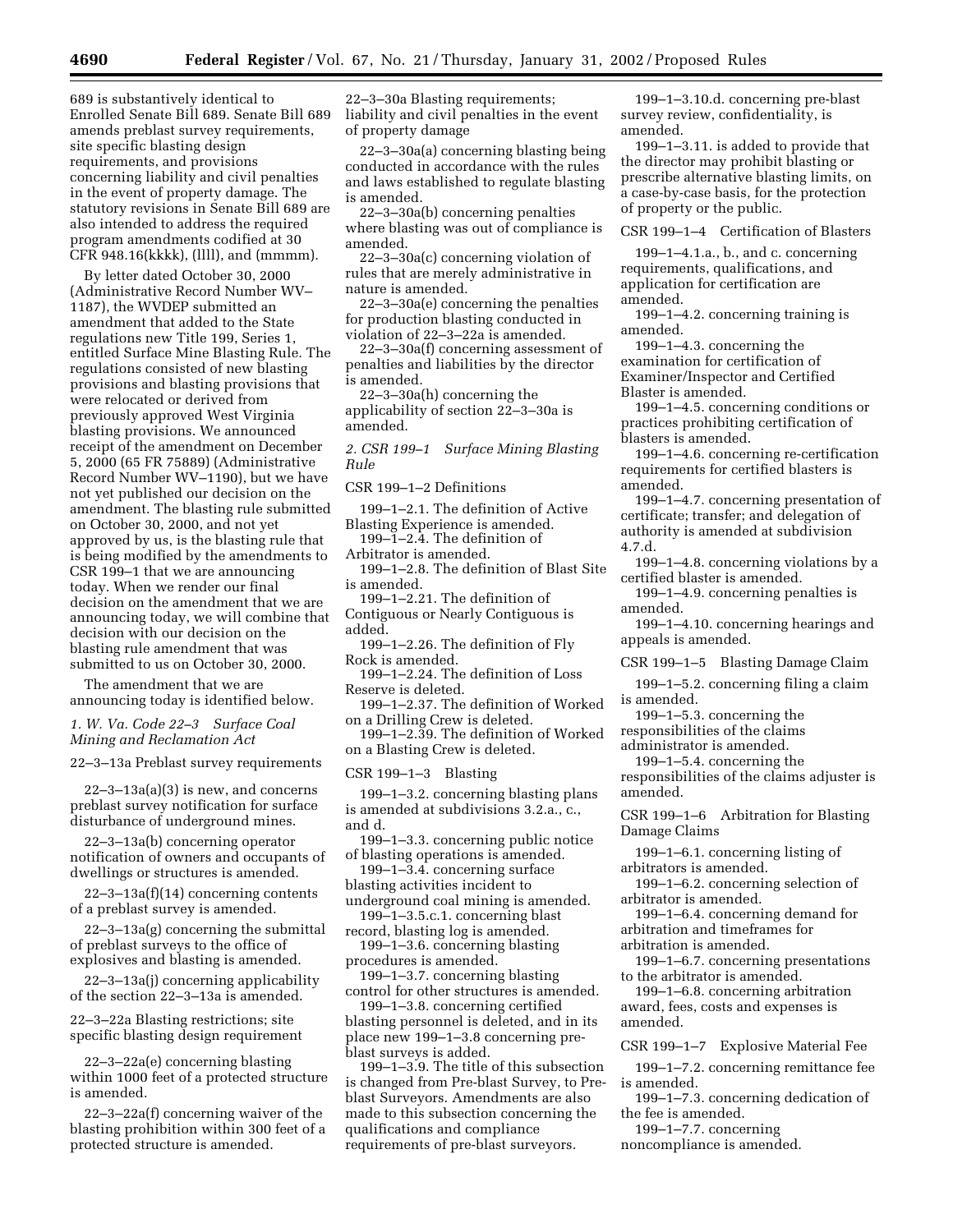# CSR 199–1–8 Inspections

199–1–8. This section is new and concerns inspections of any prospecting, active surface mining operation, or inactive surface mining operation.

### CSR 199–1–9 Surface Mine Board

199–1–9. This section is new and concerns open meetings, appeals, and ex parte communications.

### **III. Public Comment Procedures**

Under the provisions of 30 CFR 732.17(h), we are seeking your comments on whether the amendment satisfies the applicable program approval criteria of 30 CFR 732.15. If we approve the amendment, it will become part of the State program.

# *Written Comments*

Send your written comments to OSM at the address given above. Your written comments should be specific, pertain only to the issues proposed in this rulemaking, and include explanations in support of your recommendation(s). We will not consider or respond to your comments when developing the final rule if they are received after the close of the comment period (*see* **DATES**). We will make every attempt to log all comments into the administrative record, but comments delivered to an address other than the Charleston Field Office may not be logged in.

### *Availability of Comments*

We will make comments, including names and addresses of respondents, available for public review during our normal business hours. We will not consider anonymous comments. If individual respondents request confidentiality, we will honor their request to the extent allowable by law. Individual respondents who wish to withhold their names or address from public review, except for the city or town, must state this prominently at the beginning of their comments. We will make all submissions from organizations or businesses, and from individuals identifying themselves as representatives or officials of organizations or businesses, available for public inspection in their entirety.

#### *Public Hearing*

If you wish to speak at the public hearing, contact the person listed under **FOR FURTHER INFORMATION CONTACT** by 4:30 p.m. (local time), on February 15, 2002. If you are disabled and need special accommodations to attend a public hearing, contact the person listed under **FOR FURTHER INFORMATION CONTACT.** We will arrange the location

and time of the hearing with those persons requesting the hearing. If no one requests an opportunity to speak, we will not hold a hearing.

To assist the transcriber and ensure an accurate record, we request, if possible, that each person who speaks at a public hearing provide us with a written copy of his or her comments. The public hearing will continue on the specified date until everyone scheduled to speak has been given an opportunity to be heard. If you are in the audience and have not been scheduled to speak and wish to do so, you will be allowed to speak after those who have been scheduled. We will end the hearing after everyone scheduled to speak and others present in the audience who wish to speak, have been heard.

# *Public Meeting*

If only one person requests an opportunity to speak, we may hold a public meeting rather than a public hearing. If you wish to meet with us to discuss the amendment, please request a meeting by contacting the person listed under **FOR FURTHER INFORMATION CONTACT.** All such meetings are open to the public and, if possible, we will post notices of the meetings at the locations listed under **ADDRESSES.** We will make a written summary of each meeting a part of the Administrative Record.

#### **IV. Procedural Determinations**

*Executive Order 12630—Takings*

This rule does not have takings implications. This determination is based on the analysis performed for the counterpart Federal regulations.

# *Executive Order 12866—Regulatory Planning and Review*

This rule is exempt from review by the Office of Management and Budget (OMB) under Executive Order 12866.

# *Executive Order 12988—Civil Justice Reform*

The Department of the Interior has conducted the reviews required by section 3 of Executive Order 12988 and has determined that, to the extent allowable by law, this rule meets the applicable standards of subsections (a) and (b) of that section. However, these standards are not applicable to the actual language of State regulatory programs and program amendments because each such program is drafted and promulgated by a specific State, not by OSM. Under sections 503 and 505 of SMCRA (30 U.S.C. 1253 and 1255) and the Federal regulations at 30 CFR 730.11, 732.15, and 732.17(h)(10), decisions on proposed State regulatory programs and program amendments

submitted by the States must be based solely on a determination of whether the submittal is consistent with SMCRA and its implementing Federal regulations and whether the other requirements of 30 CFR Parts 730, 731, and 732 have been met.

# *Executive Order 13132—Federalism*

This rule does not have Federalism implications. SMCRA delineates the roles of the Federal and State governments with regard to the regulation of surface coal mining and reclamation operations. One of the purposes of SMCRA is to ''establish a nationwide program to protect society and the environment from the adverse effects of surface coal mining operations." Section  $503(a)(1)$  of SMCRA requires that State laws regulating surface coal mining and reclamation operations be ''in accordance with'' the requirements of SMCRA. Section  $503(a)(7)$  requires that State programs contain rules and regulations ''consistent with'' regulations issued by the Secretary pursuant to SMCRA.

# *Executive Order 13211—Regulations That Significantly Affect the Supply, Distribution, or Use of Energy*

On May 18, 2001, the President issued Executive Order 13211 which requires agencies to prepare a Statement of Energy Effects for a rule that is (1) considered significant under Executive Order 12866, and (2) likely to have a significant adverse affect on the supply, distribution, or use of energy. Because this rule is exempt from review under Executive Order 12866 and is not expected to have a significant adverse effect on the supply, distribution, or use of energy, a Statement of Energy Effects is not required.

# *National Environmental Policy Act*

Section 702(d) of SMCRA (30 U.S.C. 1292(d)) provides that a decision on a proposed State regulatory program provision does not constitute a major Federal action within the meaning of section 102(2)(C) of the National Environmental Policy Act (NEPA) (42 U.S.C. 4332(2)(C)). A determination has been made that such decisions are categorically excluded from the NEPA process (516 DM 8.4.A).

### *Paperwork Reduction Act*

This rule does not contain information collection requirements that require approval by the OMB under the Paperwork Reduction Act (44 U.S.C. 3507 *et seq.*).